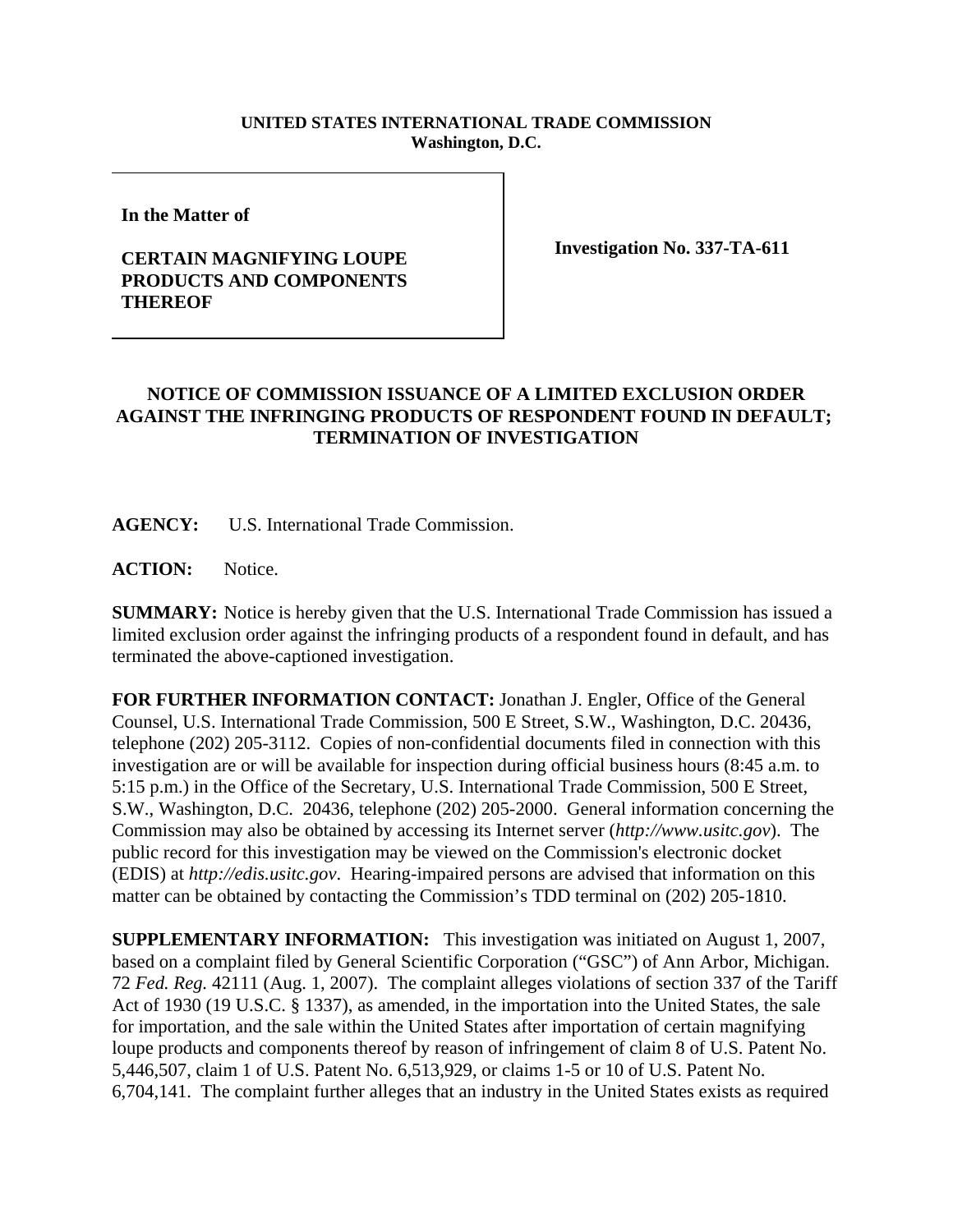by subsection (a)(2) of section 337. The complainant requested that the Commission issue an exclusion order and cease and desist orders. The complaint named SheerVision, Inc. ("SheerVision"), of Rolling Hills Estates, California, as well as Nanjing JinJiahe I/E Co. ("Nanjing"), of Jiangsu, China, as respondents.

On January 28, 2008, GSC and respondent SheerVision jointly moved to terminate this investigation with respect to SheerVision based on a settlement agreement and a proposed consent order. On February 8, 2008, the ALJ issued an ID (Order No. 8) granting the motion to terminate. The Commission determined not to review the ID.

On March 10, 2008, GSC filed a motion requesting an order directing respondent Nanjing to show cause why it should not be found in default for failure to respond to the complaint and Notice of Investigation. On March 21, 2008, the ALJ issued Order No. 9, which ordered Nanjing to show cause by April 4, 2008 why it should not be found in default. No response to Order No. 9 was filed. On April 25, 2008, the ALJ issued an ID, Order No. 10, finding Nanjing in default. The Commission determined not to review that ID. Because Nanjing was found to be in default, the Commission issued notice of its consideration of a default remedy, and requested briefing from interested parties on remedy, the public interest, and bonding on May 16, 2008.

The Commission investigative attorney and GSC submitted briefing responsive to the Commission's request on May 30 and May 29, 2008, respectively, and each proposed a limited exclusion order directed to Nanjing's accused products, and recommended allowing entry under bond of 100 percent of entered value during the period of Presidential review.

The Commission found that each of the statutory requirements of section  $337(g)(1)(A)$ -(E), 19 U.S.C. §  $1337(g)(1)(A)$ -(E), has been met with respect to the defaulting respondents. Accordingly, pursuant to section  $337(g)(1)$ , 19 U.S.C. § 1337(g)(1), and Commission rule 210.16(c), 19 CFR § 210.16(c), the Commission presumed the facts alleged in the complaint to be true.

The Commission has determined that the appropriate form of relief in this investigation is a limited exclusion order prohibiting the unlicensed entry of certain magnifying loupe products and components thereof, by reason of infringement of one or more of claim 8 of U.S. Patent No. 5,446,507, claim 1 of U.S. Patent No. 6,513,929, and claims 1-5 and 10 of U.S. Patent No. 6,704,141 that are manufactured abroad by or on behalf of, or imported by or on behalf of, Nanjing JinJiahe I/E Co. of Jiangsu, China, or any of its affiliated companies, parents, subsidiaries, or other related business entities, or any of their successors or assigns. The Commission further determined that the public interest factors enumerated in section  $337(g)(1)$ , 19 U.S.C. § 1337(g)(1), do not preclude issuance of the limited exclusion order. Finally, the Commission determined that the bond under the limited exclusion order during the Presidential review period shall be in the amount of 100 percent of the entered value of the imported articles. The Commission's order was delivered to the President and the United States Trade Representative on the day of its issuance.